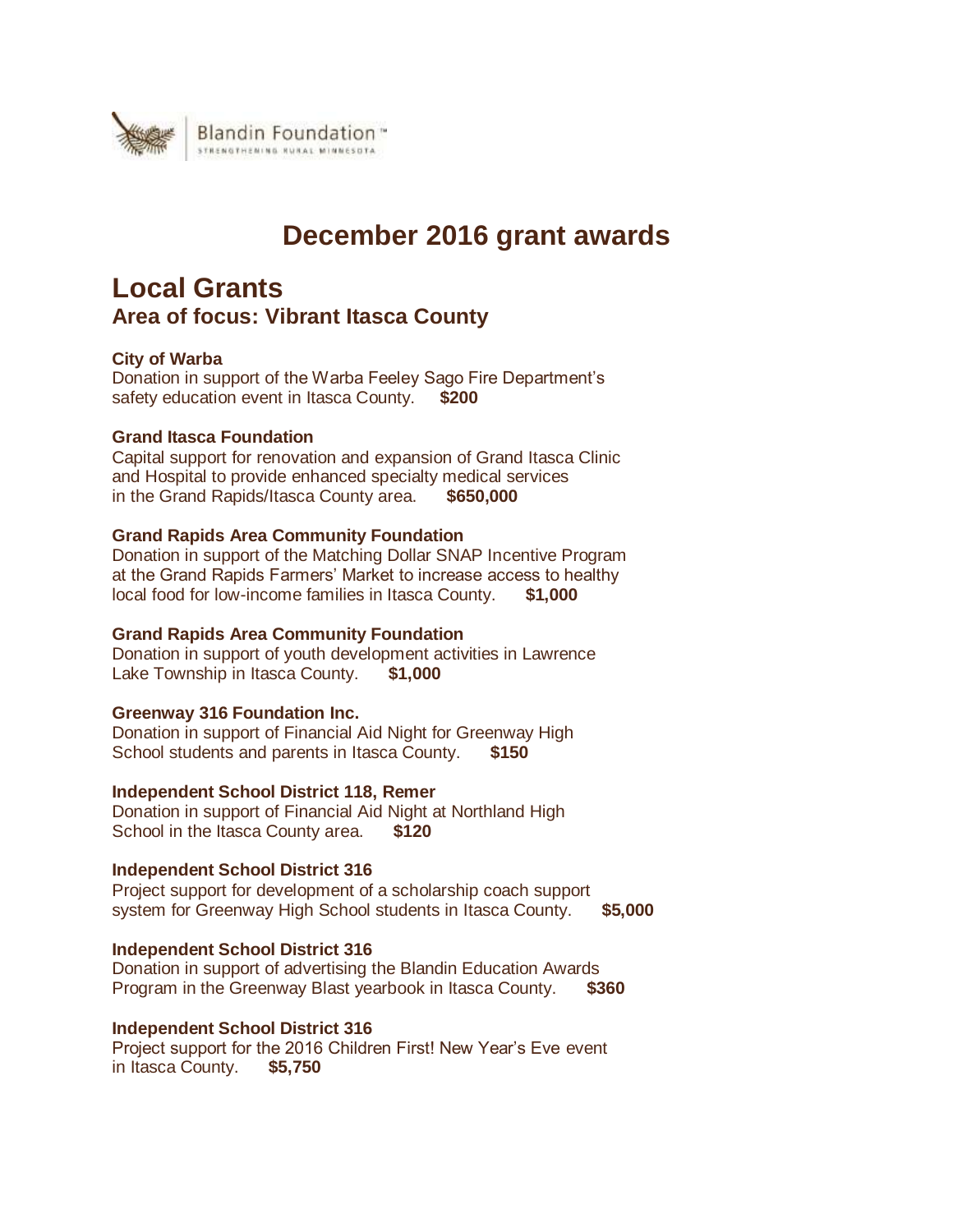#### **Independent School District 318**

Project support for sponsoring a youth-led TEDx event at the Reif Center in Itasca County. **\$4,000**

#### **Independent School District 318**

Donation in support of Financial Aid Night for Grand Rapids High School students and parents in Itasca County. **\$150**

#### **ISD 317 Deer River**

Project support for Anishinaabe Worldview Training for Deer River and Remer educators and other local community members in Itasca County. **\$12,675**

# **ISD 317 Deer River**

Donation in support of Deer River High School's 2017 post prom event in Itasca County. **\$500**

# **Itasca Choral Society**

Donation in support of the 2016-17 fall and spring concert programs in Itasca County. **\$250**

#### **Itasca Community College**

Donation in support of O Gitch I Dah Club's 2017 annual spring pow-wow in Itasca County. **\$1,000**

# **Itasca Community College**

Project support for post-production costs for a video about the value of inclusion and diversity in Itasca County. **\$4,000**

#### **Itasca Community College**

Donation in support of the advancement of students with Native ancestry in the engineering and science fields in Itasca County. **\$1,000**

#### **Itasca Community Television, Inc.**

Operating support over two years in the Grand Rapids/Itasca County area. **\$160,000**

#### **Itasca County**

Donation in support of the Forest Education Awareness Program's annual training for educators and community members in Itasca County. **\$1,000**

#### **Itasca County Family YMCA Inc.**

Operating support over two years for the child care, youth and senior programs in the Grand Rapids/Itasca County area. **\$190,000**

# **Legal Aid Service of Northeastern MN**

Operating support over two years to continue to provide legal assistance to low-income individuals and the Native American Outreach project in the Itasca County area. **\$350,000**

#### **Marcell Family Center, Inc.**

Capital support for renovations to the facility to house a child care center in Itasca County. \$**2,000**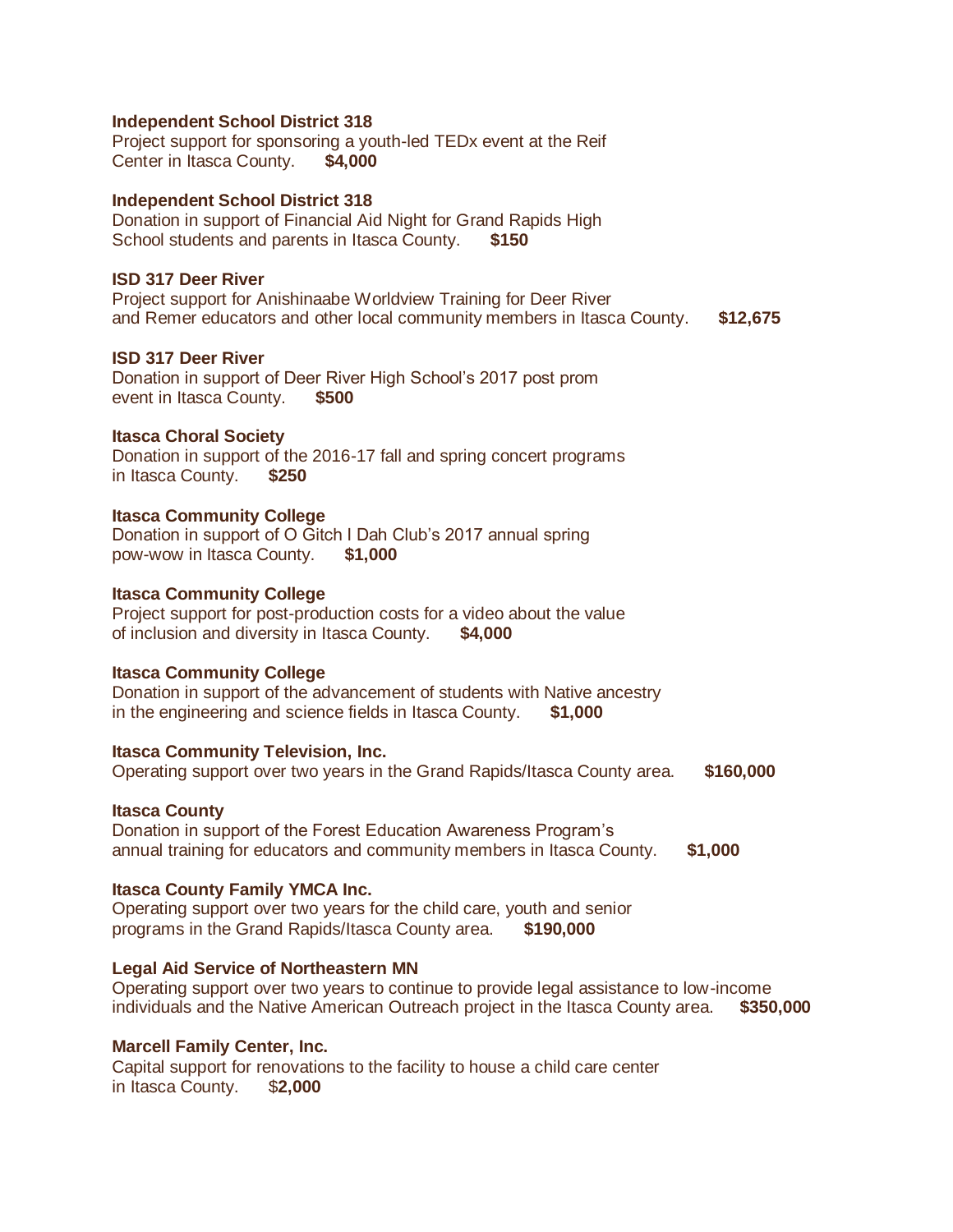# **Minnesota Council on Foundations**

Project support to provide database subscriptions to Minnesota Grantmakers Online for nonprofits serving Itasca County. **\$1,925**

#### **Nonprofits Assistance Fund**

Project support to provide database subscriptions to Minnesota Grantmakers Online for nonprofits serving Itasca County. **\$300,0000**

#### **Northland Counseling Center Inc.**

Capital support for construction of Kiesler Wellness Center in the Grand Rapids/Itasca County area. **\$300,000**

# **Area of focus: Expand Opportunity**

#### **City of Grand Rapids**

Project support to complete a riverfront venue feasibility study in Itasca County. **\$20,000**

# **Depot Commons Association**

Operating support over two years for continuation of youth workforce development in the Grand Rapids/Itasca County area. **\$20,000**

# **ElderCircle**

Project support for the 2016 annual community Thanksgiving in Itasca County. **\$2,000**

#### **Itasca Ski & Outing Club**

Capital support for improvements at Mount Itasca in Itasca County. **\$5,000**

# **Area of focus: Invest in Leadership**

#### **City of Bigfork**

Project support to create a comprehensive plan for the Bigfork public beach facility as part of the Blandin Leadership Grant Program in Itasca County **\$1,000**

# **Rural Minnesota**

**Area of focus: Expand Opportunity**

#### **Greater Minnesota Housing Fund**

Operating support over two years to promote the creation of affordable housing in rural Minnesota. **\$650,000**

# **Growth and Justice**

Project support over two years for implementation of the Minnesota Rural Equity Project in rural Minnesota. **\$200,000**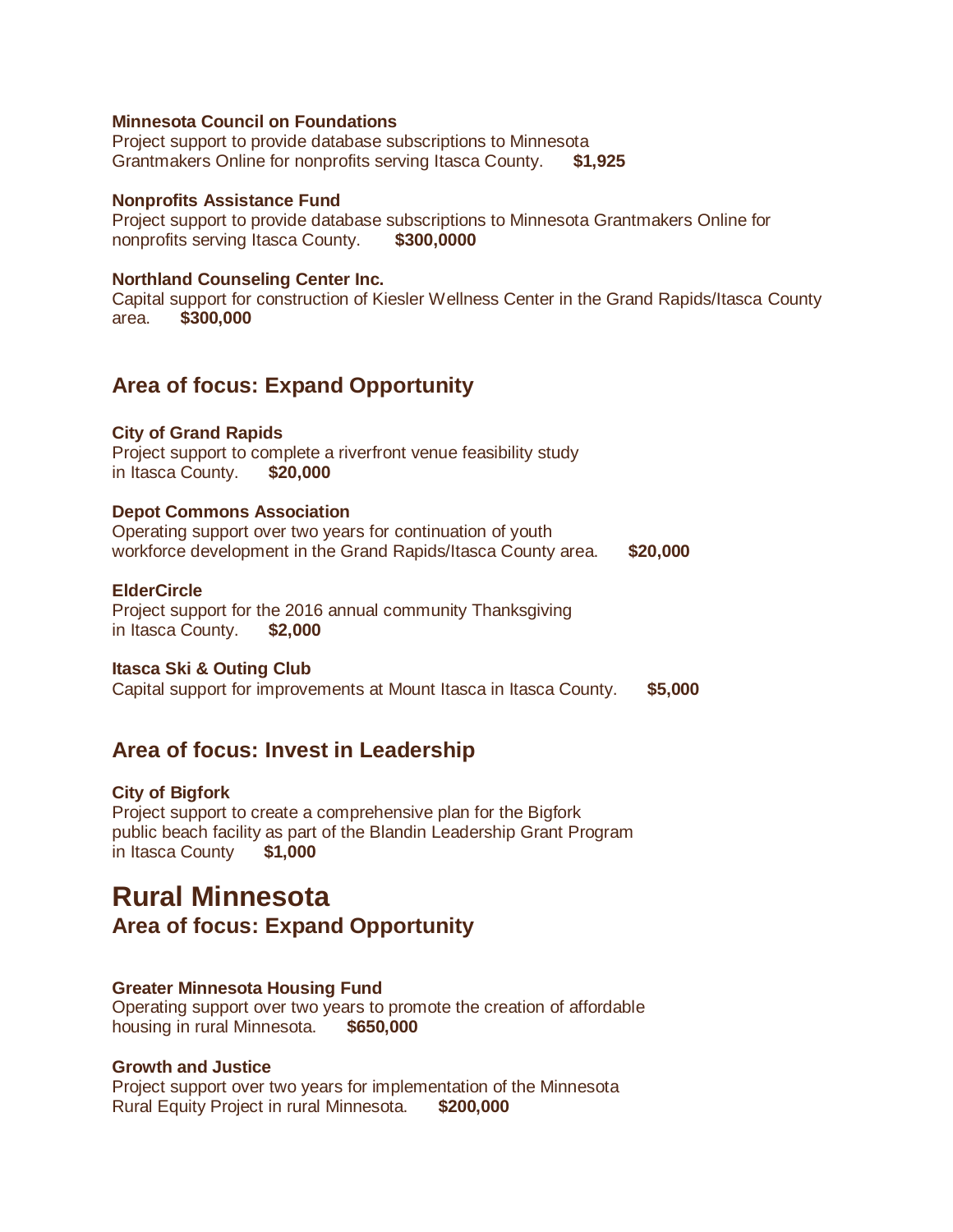**Hibbing Community/Technical College** Donation in support of introducing students to the historical influences and impact of boarding schools on American Indians in rural Minnesota. **\$1,000 Independent School District 94** Donation in support of Disability Mentoring Day at Fond du Lac Tribal College in rural Minnesota. **\$1,000 Initiative Foundation** Project support for the Melrose Area Fire Relief Fund in rural Minnesota. **\$50,000 Junior Achievement of the Upper Midwest** Project support for youth financial literacy and entrepreneurship programming in rural Minnesota. **\$50,000 Leech Lake Financial Services, Inc.** Project support to establish a wealth building training program, expand its for-profit subsidiary capacity to create living way jobs and establish an individual Development Account program in rural Minnesota. **\$25,000 Lower Sioux Indian Community** Project support for transition planning for the Lower Sioux Interpretive Center in rural Minnesota. **\$10,000 Navigate** Donation in support of sponsorship of the 2016 Latino Heritage Celebration event in rural Minnesota. **\$300 Otter Tail County** Project support for regional workforce development in rural Minnesota. **\$40,000 Peacemaker Resources** Project support for community engagement training for leaders in the Bemidji area in rural Minnesota. **\$10,000**

# **Redwood Area Communities Foundation**

Project support to build local capacity to engage in ongoing, productive dialogues between native and non-native peoples in the Redwood Falls area in rural Minnesota. **\$9,268**

# **White Earth Land Recovery Project**

Project support for an integrated community wellness program In rural Minnesota. **\$50,000**

# **Area of focus: Invest in Leadership**

# **Borderland Young Professionals**

Project support for attraction and retention of young professionals in the International Falls area as part of the Blandin Leadership Grants program. **\$5,000**